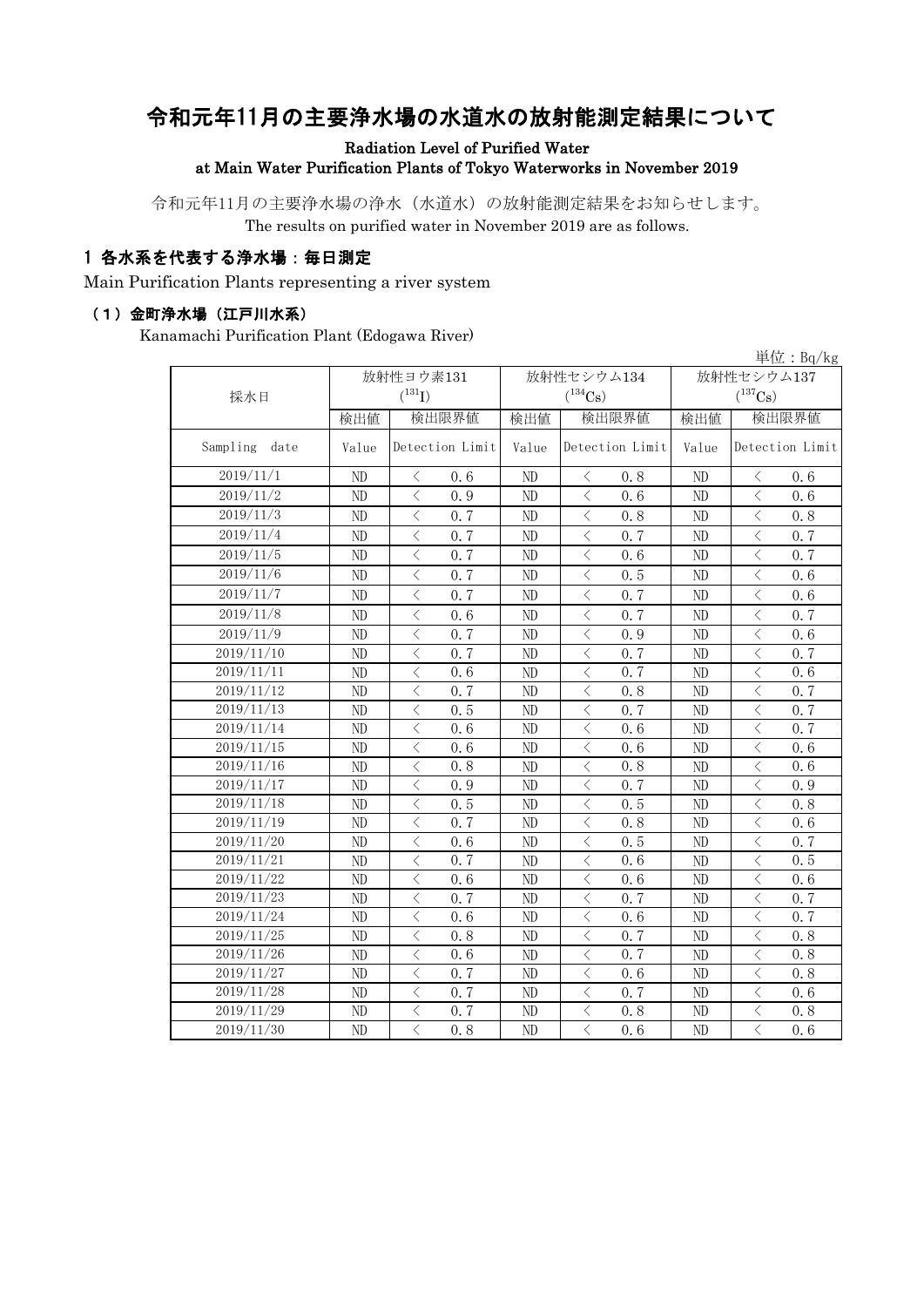### (2)朝霞浄水場 (荒川水系)

Asaka Purification Plant (Arakawa River)

|                  |                |                                                 |                |                                                  |                | 単位: Bq/kg                                        |  |  |
|------------------|----------------|-------------------------------------------------|----------------|--------------------------------------------------|----------------|--------------------------------------------------|--|--|
|                  |                | 放射性ヨウ素131                                       |                | 放射性セシウム134                                       | 放射性セシウム137     |                                                  |  |  |
| 採水日              |                | $(^{131}I)$                                     |                | $(^{134}Cs)$                                     | $(^{137}Cs)$   |                                                  |  |  |
|                  | 検出値            | 検出限界値                                           | 検出値            | 検出限界値                                            | 検出値            | 検出限界値                                            |  |  |
| Sampling<br>date | Value          | Detection Limit                                 | Value          | Detection Limit                                  | Value          | Detection Limit                                  |  |  |
| 2019/11/1        | ND             | $\lt$<br>0.7                                    | ND             | $\lt$<br>0.6                                     | ND             | $\lt$<br>0.7                                     |  |  |
| 2019/11/2        | ND             | $\langle$<br>0.8                                | N <sub>D</sub> | $\langle$<br>0.7                                 | ND             | $\langle$<br>0.7                                 |  |  |
| 2019/11/3        | N <sub>D</sub> | $\lt$<br>0.8                                    | ND             | $\langle$<br>0.8                                 | ND             | $\lt$<br>0.8                                     |  |  |
| 2019/11/4        | ND             | $\overline{\left\langle \right\rangle }$<br>0.6 | ND             | $\overline{\left\langle \right\rangle }$<br>0.6  | N <sub>D</sub> | $\langle$<br>0, 7                                |  |  |
| 2019/11/5        | ND             | $\langle$<br>0.7                                | ND             | $\overline{\left\langle \right\rangle }$<br>0.7  | ND             | $\langle$<br>0.8                                 |  |  |
| 2019/11/6        | N <sub>D</sub> | $\langle$<br>0.7                                | ND             | $\langle$<br>0.9                                 | N <sub>D</sub> | $\langle$<br>0.8                                 |  |  |
| 2019/11/7        | N <sub>D</sub> | $\overline{\langle}$<br>0.6                     | ND             | $\overline{\left\langle \right\rangle }$<br>0.9  | N <sub>D</sub> | $\overline{\left\langle \right\rangle }$<br>0, 8 |  |  |
| 2019/11/8        | ND             | $\lt$<br>0.7                                    | ND             | 0, 7<br>$\langle$                                | N <sub>D</sub> | $\,$ $\,$<br>0.6                                 |  |  |
| 2019/11/9        | N <sub>D</sub> | $\langle$<br>0.6                                | ND             | $\langle$<br>0.6                                 | ND             | $\lt$<br>0.8                                     |  |  |
| 2019/11/10       | N <sub>D</sub> | $\overline{\left\langle \right\rangle }$<br>0.7 | ND             | $\langle$<br>0.7                                 | N <sub>D</sub> | $\langle$<br>0.6                                 |  |  |
| 2019/11/11       | ND             | $\langle$<br>0.6                                | ND             | $\overline{\left\langle \right\rangle }$<br>0, 6 | N <sub>D</sub> | $\langle$<br>0, 7                                |  |  |
| 2019/11/12       | ND             | $\lt$<br>0.7                                    | ND             | $\langle$<br>0.6                                 | N <sub>D</sub> | $\lt$<br>0.6                                     |  |  |
| 2019/11/13       | ND             | $\overline{\left\langle \right\rangle }$<br>0.7 | ND             | $\langle$<br>0.6                                 | N <sub>D</sub> | $\lt$<br>0.7                                     |  |  |
| 2019/11/14       | ND             | $\langle$<br>0.7                                | N <sub>D</sub> | $\langle$<br>0.6                                 | ND             | $\langle$<br>0.7                                 |  |  |
| 2019/11/15       | ND             | $\langle$<br>0.7                                | ND             | $\langle$<br>0.7                                 | ND             | $\lt$<br>0, 7                                    |  |  |
| 2019/11/16       | ND             | $\langle$<br>0.7                                | ND             | $\langle$<br>0.7                                 | ND             | $\langle$<br>0.6                                 |  |  |
| 2019/11/17       | ND             | $\langle$<br>0.7                                | ND             | $\langle$<br>0.6                                 | ND             | $\overline{\left\langle \right\rangle }$<br>0.5  |  |  |
| 2019/11/18       | ND             | $\lt$<br>0, 7                                   | ND             | $\lt$<br>0, 6                                    | ND             | 0.7                                              |  |  |
| 2019/11/19       | ND             | $\lt$<br>0.7                                    | ND             | $\lt$<br>0.7                                     | ND             | $\lt$<br>0.8                                     |  |  |
| 2019/11/20       | ND             | $\lt$<br>0.7                                    | ND             | 0.7<br>$\lt$                                     | ND             | $\lt$<br>0.8                                     |  |  |
| 2019/11/21       | ND             | $\lt$<br>0, 6                                   | ND             | $\lt$<br>0, 6                                    | ND             | $\lt$<br>0.8                                     |  |  |
| 2019/11/22       | N <sub>D</sub> | $\lt$<br>0.7                                    | ND             | $\langle$<br>0.6                                 | ND             | $\lt$<br>0.8                                     |  |  |
| 2019/11/23       | ND             | $\langle$<br>0.9                                | ND             | 0.8<br>$\langle$                                 | ND             | $\langle$<br>0.8                                 |  |  |
| 2019/11/24       | ND             | $\lt$<br>0.7                                    | ND             | $\lt$<br>0.7                                     | ND             | $\lt$<br>0.8                                     |  |  |
| 2019/11/25       | ND             | $\lt$<br>0.7                                    | ND             | $\langle$<br>0.9                                 | ND             | $\lt$<br>0.6                                     |  |  |
| 2019/11/26       | ND             | $\langle$<br>0.7                                | ND             | $\langle$<br>0.6                                 | ND             | $\langle$<br>0.8                                 |  |  |
| 2019/11/27       | ND             | $\lt$<br>0, 6                                   | ND             | $\lt$<br>0.8                                     | ND             | $\lt$<br>0.9                                     |  |  |
| 2019/11/28       | ND             | $\overline{\left\langle \right\rangle }$<br>0.7 | ND             | $\overline{\left\langle \right\rangle }$<br>0.7  | ND             | $\langle$<br>0, 7                                |  |  |
| 2019/11/29       | ND             | $\langle$<br>0.7                                | ND             | $\overline{\left\langle \right\rangle }$<br>0.7  | ND             | $\overline{\left\langle \right\rangle }$<br>0, 7 |  |  |
| 2019/11/30       | ND             | $\lt$<br>0.9                                    | ND             | $\langle$<br>0.7                                 | ND             | $\langle$<br>0.8                                 |  |  |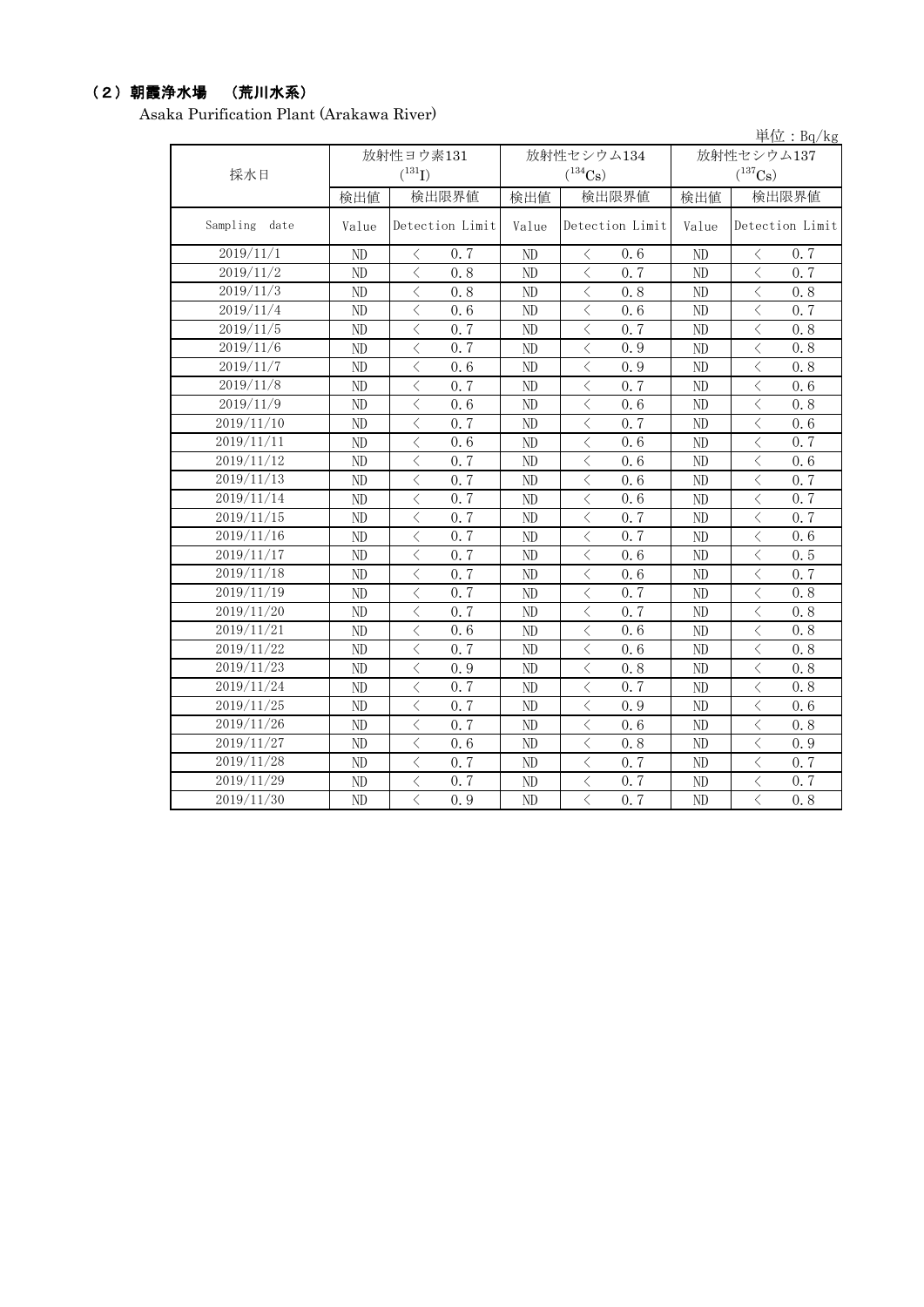# (3)小作浄水場 (多摩川水系)

Ozaku Purification Plant (Tamagawa River)

|                         |                |                                                  |       |                                                 |            | 単位: Bq/kg         |  |
|-------------------------|----------------|--------------------------------------------------|-------|-------------------------------------------------|------------|-------------------|--|
|                         | 放射性ヨウ素131      |                                                  |       | 放射性セシウム134                                      | 放射性セシウム137 |                   |  |
| 採水日                     |                | $(^{131}I)$                                      |       | $(^{134}Cs)$                                    |            | $(^{137}Cs)$      |  |
|                         | 検出値            | 検出限界値                                            | 検出値   | 検出限界値                                           | 検出値        | 検出限界値             |  |
| Sampling<br>date        | Value          | Detection Limit                                  | Value | Detection Limit                                 | Value      | Detection Limit   |  |
| 2019/11/1               | ND             | $\,$ $\,$ $\,$<br>0.7                            | ND    | $\langle$<br>0.7                                | ND         | $\langle$<br>0.7  |  |
| 2019/11/2               | ND             | $\langle$<br>0.9                                 | ND    | $\langle$<br>0.6                                | ND         | $\langle$<br>0.7  |  |
| 2019/11/3               | ND             | $\langle$<br>0.8                                 | ND    | $\langle$<br>0.8                                | ND         | $\langle$<br>0.8  |  |
| 2019/11/4               | ND             | $\langle$<br>0.6                                 | ND    | $\overline{\left\langle \right\rangle }$<br>0.8 | ND         | $\langle$<br>0.6  |  |
| 2019/11/5               | ND             | $\langle$<br>0.8                                 | ND    | $\overline{\left\langle \right\rangle }$<br>0.7 | ND         | $\langle$<br>0.9  |  |
| 2019/11/6               | N <sub>D</sub> | $\langle$<br>0.7                                 | ND    | $\lt$<br>0.6                                    | ND         | $\langle$<br>0, 6 |  |
| 2019/11/7               | ND             | $\langle$<br>0, 7                                | ND    | $\overline{\left\langle \right\rangle }$<br>0.8 | ND         | $\langle$<br>0, 6 |  |
| 2019/11/8               | ND             | $\langle$<br>0.6                                 | ND    | 0.7<br>$\langle$                                | ND         | $\,$ $\,$<br>0.8  |  |
| 2019/11/9               | N <sub>D</sub> | $\lt$<br>0.9                                     | ND    | $\langle$<br>0.7                                | ND         | $\langle$<br>0.8  |  |
| 2019/11/10              | ND             | $\langle$<br>0, 7                                | ND    | $\langle$<br>0.8                                | ND         | $\langle$<br>0.9  |  |
| 2019/11/11              | ND             | $\overline{\left\langle \right\rangle }$<br>0, 7 | ND    | $\langle$<br>0.7                                | ND         | $\lt$<br>0.8      |  |
| 2019/11/12              | ND             | $\lt$<br>0.6                                     | ND    | $\langle$<br>0.9                                | ND         | $\langle$<br>0.6  |  |
| $2019/11/\overline{13}$ | ND             | $\lt$<br>0.6                                     | ND    | $\langle$<br>0.7                                | ND         | $\langle$<br>0.8  |  |
| 2019/11/14              | ND             | $\langle$<br>0.7                                 | ND    | $\lt$<br>0.9                                    | ND         | $\langle$<br>0.8  |  |
| 2019/11/15              | N <sub>D</sub> | $\langle$<br>0.7                                 | ND    | $\langle$<br>0.7                                | ND         | $\lt$<br>0, 7     |  |
| 2019/11/16              | ND             | $\langle$<br>0.9                                 | ND    | $\langle$<br>0.8                                | ND         | $\langle$<br>0.7  |  |
| 2019/11/17              | ND             | $\langle$<br>0.8                                 | ND    | $\langle$<br>0.8                                | ND         | $\langle$<br>0.8  |  |
| 2019/11/18              | ND             | $\lt$<br>0, 7                                    | ND    | $\lt$<br>0.7                                    | ND         | $\lt$<br>0.7      |  |
| 2019/11/19              | ND             | $\lt$<br>0.6                                     | ND    | $\lt$<br>0.7                                    | ND         | $\langle$<br>0, 7 |  |
| 2019/11/20              | ND             | $\langle$<br>0.7                                 | ND    | 0.8<br>$\lt$                                    | ND         | $\lt$<br>0.6      |  |
| 2019/11/21              | ND             | $\lt$<br>0, 6                                    | ND    | 0.7<br>$\lt$                                    | ND         | $\lt$<br>0.6      |  |
| 2019/11/22              | ND             | $\langle$<br>0.6                                 | ND    | $\lt$<br>0.7                                    | ND         | $\lt$<br>0.6      |  |
| 2019/11/23              | ND             | $\langle$<br>0.8                                 | ND    | 0.5<br>$\langle$                                | ND         | $\langle$<br>0.7  |  |
| 2019/11/24              | ND             | $\lt$<br>0.7                                     | ND    | $\lt$<br>0.7                                    | ND         | $\langle$<br>0.6  |  |
| 2019/11/25              | ND             | $\lt$<br>0.7                                     | ND    | $\langle$<br>0.6                                | ND         | $\lt$<br>0.8      |  |
| 2019/11/26              | ND             | $\langle$<br>0.7                                 | ND    | $\lt$<br>0.6                                    | ND         | 0.7<br>$\langle$  |  |
| 2019/11/27              | ND             | $\langle$<br>0.7                                 | ND    | $\lt$<br>0.5                                    | ND         | $\lt$<br>0.6      |  |
| 2019/11/28              | ND             | $\langle$<br>0, 7                                | ND    | $\overline{\left\langle \right\rangle }$<br>0.9 | ND         | $\langle$<br>0, 7 |  |
| 2019/11/29              | ND             | $\langle$<br>0.7                                 | ND    | $\langle$<br>0.8                                | ND         | $\langle$<br>0.7  |  |
| 2019/11/30              | ND             | $\lt$<br>0.9                                     | ND    | $\langle$<br>0.7                                | ND         | $\,$ $\,$<br>0.8  |  |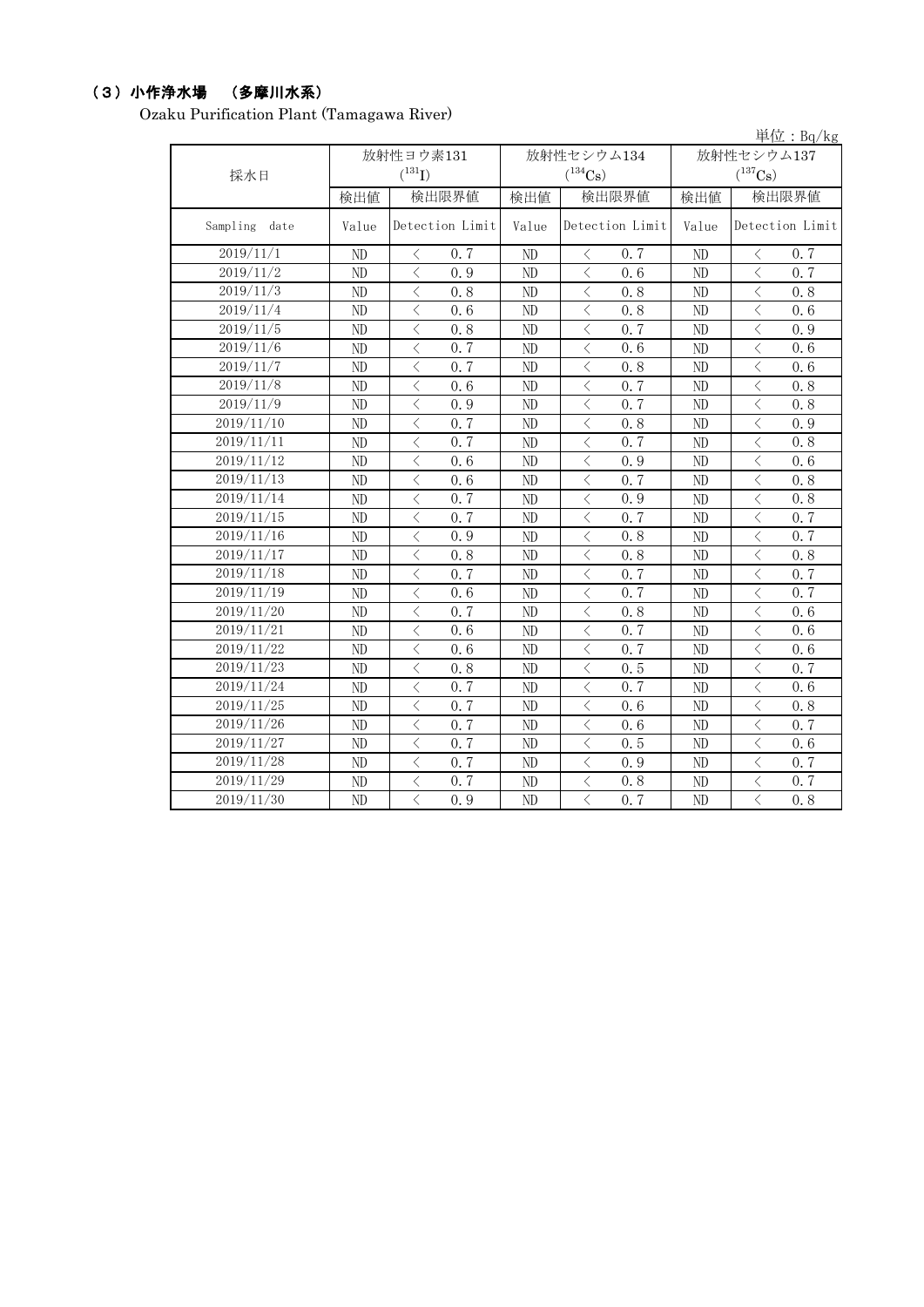## (4)東村山浄水場 (多摩川・荒川水系)

Higashi-murayama Purification Plant (Tamagawa・Arakawa River)

|                      |                |                                                 |                |                                                 |                | 単位: $Bq/kg$                 |  |
|----------------------|----------------|-------------------------------------------------|----------------|-------------------------------------------------|----------------|-----------------------------|--|
|                      | 放射性ヨウ素131      |                                                 |                | 放射性セシウム134                                      | 放射性セシウム137     |                             |  |
| 採水日                  |                | $(^{131}I)$                                     |                | $(^{134}Cs)$                                    |                | $(^{137}Cs)$                |  |
|                      | 検出値            | 検出限界値                                           | 検出値            | 検出限界値                                           | 検出値            | 検出限界値                       |  |
| Sampling<br>date     | Value          | Detection Limit                                 | Value          | Detection Limit                                 | Value          | Detection Limit             |  |
| 2019/11/1            | ND             | 0.7<br>$\langle$                                | ND             | $\langle$<br>0.6                                | ND             | 0.8<br>$\lt$                |  |
| $\frac{2019}{11}{2}$ | ND             | $\langle$<br>0.8                                | ND             | $\langle$<br>0.7                                | ND             | $\langle$<br>0, 8           |  |
| 2019/11/3            | ND             | $\langle$<br>0.7                                | ND             | $\lt$<br>0.9                                    | ND             | $\langle$<br>0.8            |  |
| 2019/11/4            | ND             | $\langle$<br>0.8                                | ND             | $\lt$<br>0.7                                    | ND             | $\lt$<br>0.7                |  |
| 2019/11/5            | ND             | $\overline{\left\langle \right\rangle }$<br>0.7 | ND             | $\langle$<br>0.7                                | ND             | $\langle$<br>0.6            |  |
| 2019/11/6            | ND             | $\lt$<br>0.7                                    | ND             | $\lt$<br>0.5                                    | ND             | $\langle$<br>0.8            |  |
| 2019/11/7            | ND             | $\langle$<br>0, 6                               | ND             | $\lt$<br>0.6                                    | ND             | $\langle$<br>0.7            |  |
| 2019/11/8            | ND             | $\langle$<br>0.6                                | ND             | $\lt$<br>0.8                                    | ND             | $\langle$<br>0.8            |  |
| 2019/11/9            | ND             | $\lt$<br>0.8                                    | ND             | $\langle$<br>0.9                                | ND             | $\lt$<br>0.8                |  |
| 2019/11/10           | ND             | $\lt$<br>0.7                                    | ND             | $\langle$<br>0.8                                | ND             | $\lt$<br>0.7                |  |
| 2019/11/11           | ND             | $\lt$<br>0.7                                    | ND             | $\langle$<br>0.7                                | ND             | $\, <\,$<br>0.7             |  |
| 2019/11/12           | N <sub>D</sub> | $\langle$<br>0.6                                | ND             | $\lt$<br>0.8                                    | ND             | $\langle$<br>0.8            |  |
| 2019/11/13           | ND             | $\langle$<br>0.5                                | ND             | $\lt$<br>0.7                                    | ND             | 0.7<br>$\lt$                |  |
| 2019/11/14           | ND             | $\langle$<br>0.8                                | ND             | 0.6<br>$\lt$                                    | ND             | $\lt$<br>0.6                |  |
| 2019/11/15           | ND             | $\langle$<br>0.8                                | ND             | $\overline{\left\langle \right\rangle }$<br>0.7 | ND             | $\langle$<br>0.7            |  |
| 2019/11/16           | ND             | $\langle$<br>0.9                                | ND             | $\overline{\left\langle \right\rangle }$<br>0.7 | ND             | $\langle$<br>0.6            |  |
| 2019/11/17           | ND             | $\overline{\left\langle \right\rangle }$<br>0.8 | ND             | 0.7<br>$\lt$                                    | ND             | $\langle$<br>0.9            |  |
| 2019/11/18           | ND             | $\langle$<br>0.6                                | ND             | $\langle$<br>0, 6                               | ND             | $\langle$<br>0.6            |  |
| 2019/11/19           | ND             | $\langle$<br>0.7                                | N <sub>D</sub> | $\overline{\left\langle \right\rangle }$<br>0.6 | N <sub>D</sub> | $\overline{\langle}$<br>0.7 |  |
| 2019/11/20           | ND             | $\overline{\langle}$<br>0.7                     | ND             | $\overline{\left\langle \right\rangle }$<br>0.7 | ND             | $\overline{\langle}$<br>0.7 |  |
| 2019/11/21           | ND             | $\langle$<br>0.6                                | ND             | $\lt$<br>0.7                                    | ND             | $\langle$<br>0.7            |  |
| 2019/11/22           | ND             | $\lt$<br>0, 7                                   | ND             | $\lt$<br>0, 6                                   | ND             | $\lt$<br>0, 7               |  |
| 2019/11/23           | ND             | $\langle$<br>0.7                                | ND             | $\lt$<br>0.7                                    | ND             | 0.7<br>$\lt$                |  |
| 2019/11/24           | ND             | $\lt$<br>0.7                                    | ND             | $\lt$<br>0.6                                    | ND             | $\lt$<br>0.7                |  |
| 2019/11/25           | ND             | $\lt$<br>0.6                                    | ND             | 0.7<br>$\lt$                                    | ND             | $\langle$<br>0.6            |  |
| 2019/11/26           | ND             | $\langle$<br>0.7                                | ND             | $\lt$<br>0.6                                    | ND             | $\langle$<br>0.7            |  |
| 2019/11/27           | ND             | $\langle$<br>0.7                                | ND             | $\lt$<br>0.7                                    | ND             | $\langle$<br>0.8            |  |
| 2019/11/28           | ND             | $\langle$<br>0, 6                               | ND             | $\lt$<br>0.7                                    | ND             | $\langle$<br>0.7            |  |
| 2019/11/29           | ND             | $\lt$<br>0.6                                    | ND             | $\lt$<br>0.7                                    | ND             | $\lt$<br>0.6                |  |
| 2019/11/30           | ND             | $\overline{\left\langle \right\rangle }$<br>0.8 | ND             | $\overline{\left\langle \right\rangle }$<br>0.6 | ND             | $\langle$<br>0.7            |  |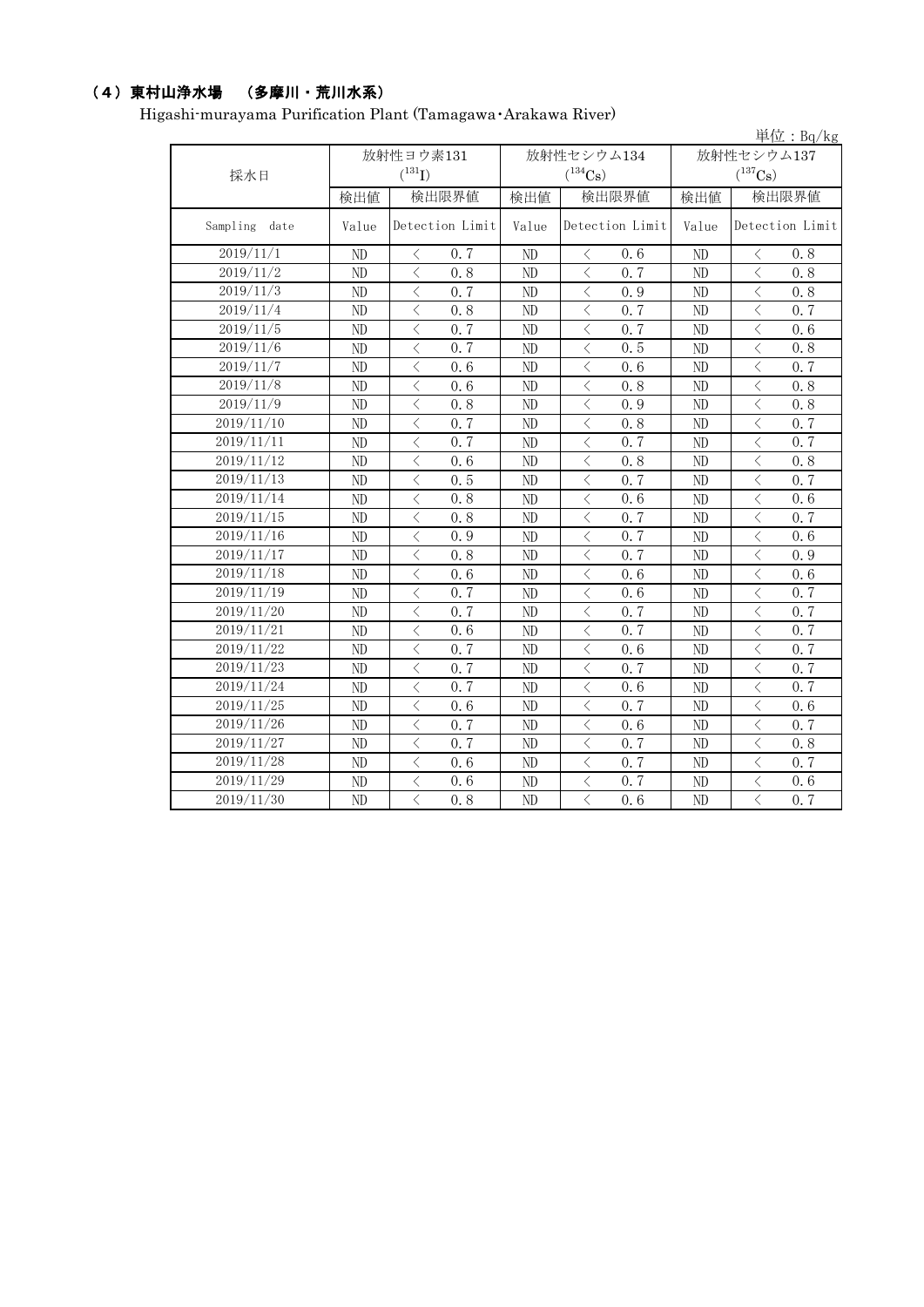### (5)長沢浄水場 (相模川水系)

Nagasawa Purification Plant (Sagamigawa River)

|                  |                |                                                 |                |                                                 |                | 単位: Bq/kg                                        |  |  |
|------------------|----------------|-------------------------------------------------|----------------|-------------------------------------------------|----------------|--------------------------------------------------|--|--|
|                  |                | 放射性ヨウ素131                                       |                | 放射性セシウム134                                      |                | 放射性セシウム137                                       |  |  |
| 採水日              |                | $(^{131}I)$                                     |                | $(^{134}Cs)$                                    | $(^{137}Cs)$   |                                                  |  |  |
|                  | 検出値            | 検出限界値                                           | 検出値            | 検出限界値                                           | 検出値            | 検出限界値                                            |  |  |
| Sampling<br>date | Value          | Detection Limit                                 | Value          | Detection Limit                                 | Value          | Detection Limit                                  |  |  |
| 2019/11/1        | N <sub>D</sub> | 0.7<br>$\langle$                                | ND             | 0.6<br>$\langle$                                | N <sub>D</sub> | 0.5<br>$\lt$                                     |  |  |
| 2019/11/2        | N <sub>D</sub> | $\overline{\left\langle \right\rangle }$<br>0.8 | ND             | $\langle$<br>0, 6                               | ND             | $\overline{\left\langle \right\rangle }$<br>0, 7 |  |  |
| 2019/11/3        | ND             | $\overline{\left\langle \right\rangle }$<br>0.7 | ND             | $\langle$<br>0.8                                | ND             | $\langle$<br>0.9                                 |  |  |
| 2019/11/4        | ND             | $\langle$<br>$0, \overline{7}$                  | ND             | $\langle$<br>0.8                                | ND             | $\,$ $\,$<br>0.6                                 |  |  |
| 2019/11/5        | ND             | $\langle$<br>0.7                                | ND             | $\lt$<br>0.7                                    | ND             | $\langle$<br>0, 7                                |  |  |
| 2019/11/6        | ND             | $\overline{\langle}$<br>0, 7                    | ND             | $\overline{\left\langle \right\rangle }$<br>0.6 | N <sub>D</sub> | $\langle$<br>0, 6                                |  |  |
| 2019/11/7        | ND             | $\langle$<br>0.7                                | ND             | $\langle$<br>0.9                                | N <sub>D</sub> | $\,$ $\,$<br>0.8                                 |  |  |
| 2019/11/8        | ND             | 0.7<br>$\lt$                                    | ND             | 0.6<br>$\lt$                                    | N <sub>D</sub> | 0.5<br>$\lt$                                     |  |  |
| 2019/11/9        | N <sub>D</sub> | $\langle$<br>0.7                                | ND             | $\langle$<br>0.7                                | N <sub>D</sub> | $\langle$<br>0.6                                 |  |  |
| 2019/11/10       | ND             | $\overline{\langle}$<br>0, 7                    | N <sub>D</sub> | $\overline{\left\langle \right\rangle }$<br>0.7 | N <sub>D</sub> | $\langle$<br>0.7                                 |  |  |
| 2019/11/11       | ND             | $\langle$<br>0.6                                | ND             | $\langle$<br>0.6                                | N <sub>D</sub> | $\langle$<br>0.7                                 |  |  |
| 2019/11/12       | ND             | $\lt$<br>0.6                                    | ND             | $\langle$<br>0.6                                | N <sub>D</sub> | $\lt$<br>0.7                                     |  |  |
| 2019/11/13       | ND             | $\lt$<br>0.7                                    | ND             | $\langle$<br>0.5                                | ND             | $\langle$<br>0.8                                 |  |  |
| 2019/11/14       | ND             | $\langle$<br>0.7                                | ND             | $\lt$<br>0.6                                    | ND             | $\lt$<br>0.7                                     |  |  |
| 2019/11/15       | ND             | $\lt$<br>0.6                                    | ND             | $\lt$<br>0.6                                    | ND             | $\lt$<br>0.7                                     |  |  |
| 2019/11/16       | ND             | $\lt$<br>0.7                                    | ND             | $\lt$<br>0, 5                                   | ND             | $\lt$<br>0.6                                     |  |  |
| 2019/11/17       | ND             | $\lt$<br>0.7                                    | ND             | $\langle$<br>0.7                                | ND             | $\,$ $\,$<br>0.7                                 |  |  |
| 2019/11/18       | ND             | $\lt$<br>0.7                                    | ND             | $\langle$<br>0.6                                | ND             | $\,$ $\,$<br>0, 7                                |  |  |
| 2019/11/19       | ND             | $\lt$<br>0.6                                    | ND             | $\lt$<br>0.9                                    | ND             | $\langle$<br>0.8                                 |  |  |
| 2019/11/20       | ND             | 0.6<br>$\lt$                                    | ND             | 0.7<br>$\lt$                                    | ND             | 0.6<br>$\lt$                                     |  |  |
| 2019/11/21       | ND             | $\lt$<br>0.7                                    | ND             | $\lt$<br>0.8                                    | ND             | $\lt$<br>0.6                                     |  |  |
| 2019/11/22       | ND             | $\lt$<br>0.8                                    | N <sub>D</sub> | $\lt$<br>0.6                                    | ND             | $\lt$<br>0.7                                     |  |  |
| 2019/11/23       | ND             | $\langle$<br>0.8                                | ND             | $\langle$<br>0.6                                | N <sub>D</sub> | $\langle$<br>0.6                                 |  |  |
| 2019/11/24       | ND             | $\lt$<br>0, 7                                   | ND             | $\langle$<br>0.7                                | ND             | $\langle$<br>0.6                                 |  |  |
| 2019/11/25       | ND             | $\langle$<br>0.5                                | ND             | $\langle$<br>0.7                                | ND             | 0.7<br>$\lt$                                     |  |  |
| 2019/11/26       | ND             | $\lt$<br>0.7                                    | ND             | $\lt$<br>0.7                                    | ND             | $\langle$<br>0.7                                 |  |  |
| 2019/11/27       | ND             | $\langle$<br>0, 6                               | N <sub>D</sub> | $\langle$<br>0.5                                | ND             | $\langle$<br>0.9                                 |  |  |
| 2019/11/28       | ND             | $\langle$<br>0.6                                | ND             | $\lt$<br>0.7                                    | ND             | $\langle$<br>0.7                                 |  |  |
| 2019/11/29       | ND             | $\lt$<br>0.7                                    | ND             | $\langle$<br>0.7                                | ND             | $\langle$<br>0.5                                 |  |  |
| 2019/11/30       | ND             | $\langle$<br>0.8                                | ND             | $\langle$<br>0.6                                | ND             | $\langle$<br>0.6                                 |  |  |